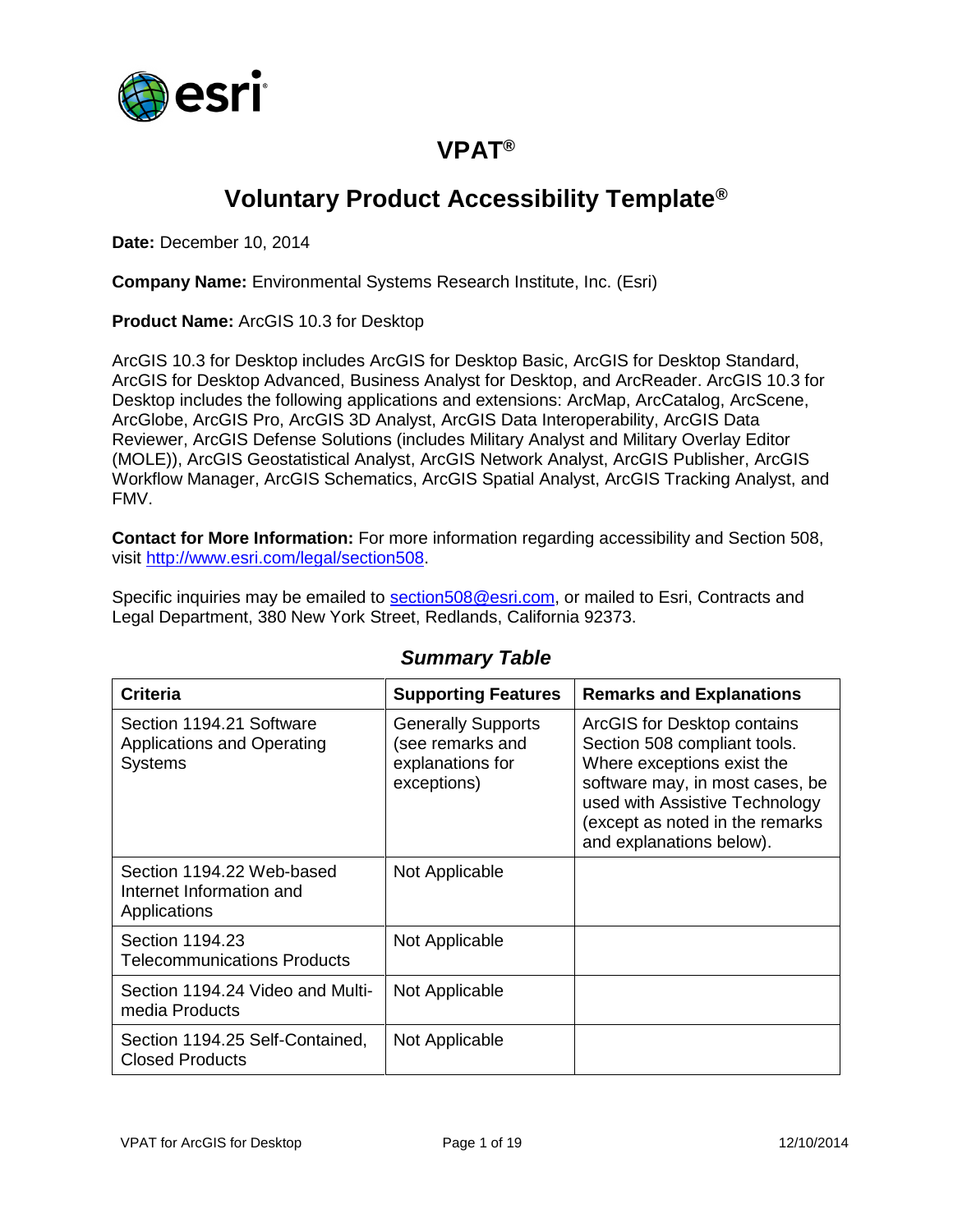| Section 1194.26 Desktop and<br><b>Portable Computers</b>  | Not Applicable                                                                   |                                            |
|-----------------------------------------------------------|----------------------------------------------------------------------------------|--------------------------------------------|
| Section 1194.31 Functional<br>Performance Criteria        | <b>Generally Supports</b><br>(see remarks and<br>explanations for<br>exceptions) | See the remarks and<br>explanations below. |
| Section 1194.41 Information,<br>Documentation and Support | <b>Supports</b>                                                                  | See the remarks and<br>explanations below. |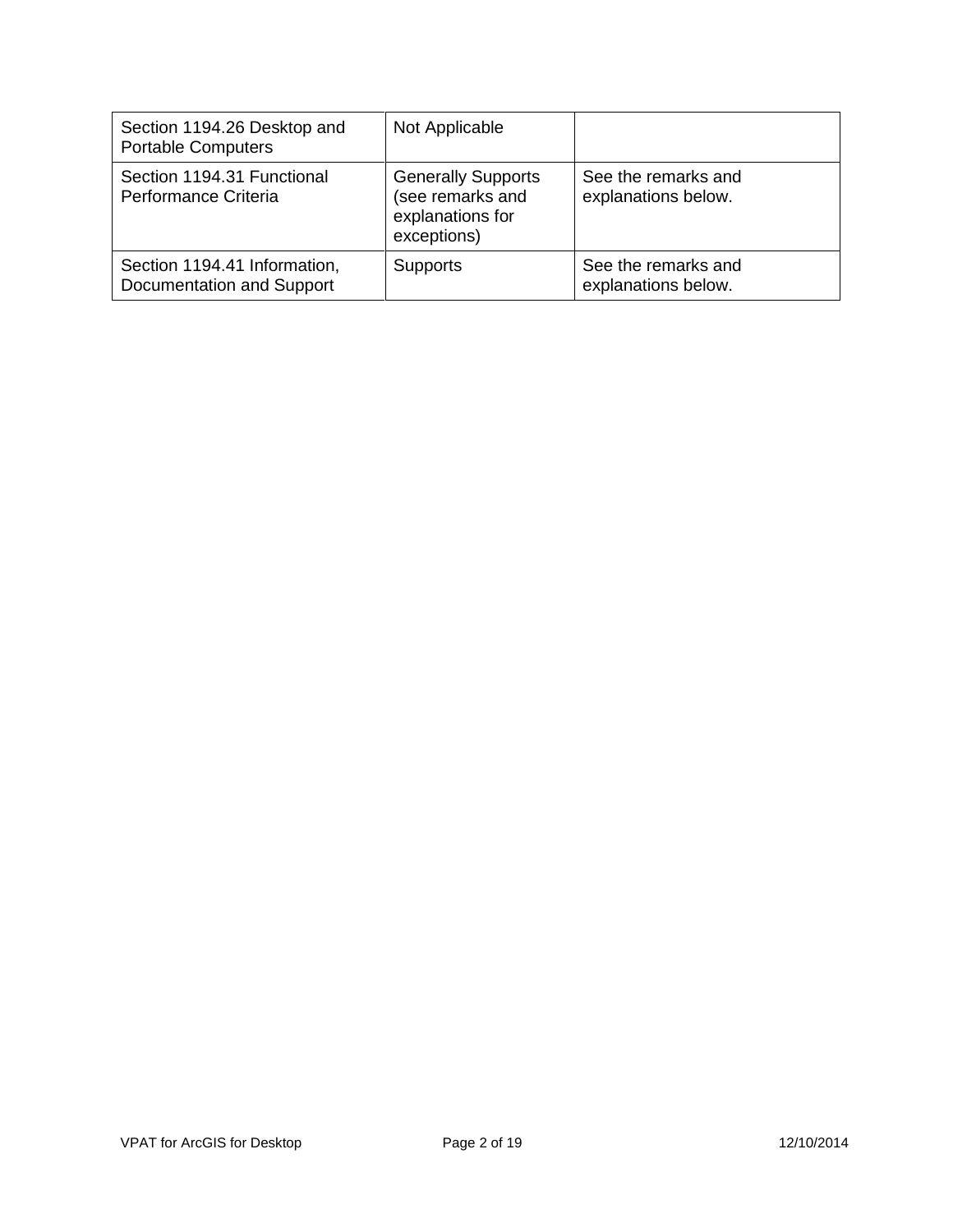| <b>Criteria</b>                                                                                                                                                                                                                                                                                                                                                                                                                                                                                                                                                                                         | <b>Supporting Features</b>                                           | <b>Remarks and Explanations</b>                                                                                                                                                                                                                                                                                                                                                                                                                                                         |
|---------------------------------------------------------------------------------------------------------------------------------------------------------------------------------------------------------------------------------------------------------------------------------------------------------------------------------------------------------------------------------------------------------------------------------------------------------------------------------------------------------------------------------------------------------------------------------------------------------|----------------------------------------------------------------------|-----------------------------------------------------------------------------------------------------------------------------------------------------------------------------------------------------------------------------------------------------------------------------------------------------------------------------------------------------------------------------------------------------------------------------------------------------------------------------------------|
| (a) When software is designed to<br>run on a system that has a<br>keyboard, product functions shall<br>be executable from a keyboard<br>where the function itself or the<br>result of performing a function<br>can be discerned textually.                                                                                                                                                                                                                                                                                                                                                              | Supports with<br>Exceptions                                          | Not all dialogs provide access<br>through keyboard equivalent.<br>Some geoprocessing dialogs do<br>not let the user "tab" through the<br>options on the dialogs from the<br>keyboard. The mouse must be<br>used.                                                                                                                                                                                                                                                                        |
|                                                                                                                                                                                                                                                                                                                                                                                                                                                                                                                                                                                                         |                                                                      | Note: Keyboard alternatives are<br>required only when the function<br>or the result of performing a<br>function can be represented with<br>words. ArcGIS for Desktop<br>contains geographic information<br>system (GIS) technology that<br>captures, manages, and<br>analyzes data through digital<br>maps. Many GIS functions (such<br>as drawing lines on the screen)<br>cannot be represented with<br>words and, therefore, no<br>keyboard equivalent exists for<br>these functions. |
| (b) Applications shall not disrupt<br>or disable activated features of<br>other products that are identified<br>as accessibility features, where<br>those features are developed and<br>documented according to<br>industry standards. Applications<br>also shall not disrupt or disable<br>activated features of any<br>operating system that are<br>identified as accessibility features<br>where the application<br>programming interface for those<br>accessibility features has been<br>documented by the manufacturer<br>of the operating system and is<br>available to the product<br>developer. | <b>Supports</b>                                                      |                                                                                                                                                                                                                                                                                                                                                                                                                                                                                         |
| (c) A well-defined on-screen<br>indication of the current focus<br>shall be provided that moves<br>among interactive interface<br>elements as the input focus                                                                                                                                                                                                                                                                                                                                                                                                                                           | Supports when<br>combined with<br>compatible Assistive<br>Technology |                                                                                                                                                                                                                                                                                                                                                                                                                                                                                         |

*Section 1194.21 Software Applications and Operating Systems – Detail*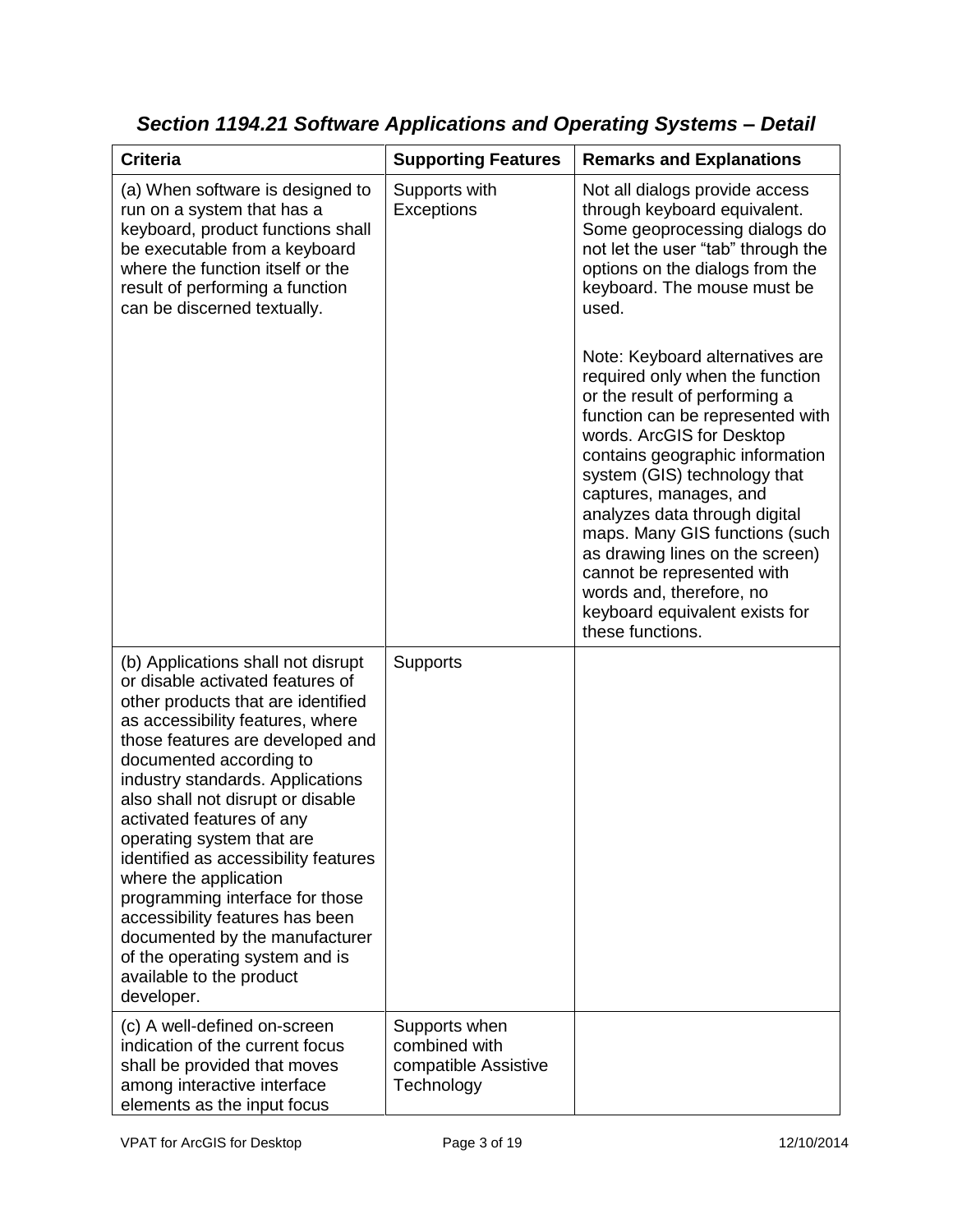| changes. The focus shall be<br>programmatically exposed so<br>that Assistive Technology can<br>track focus and focus changes.                                                                                                                                                                              |                             |                                                                                                                                                                                                                                                                                                                                                                                        |
|------------------------------------------------------------------------------------------------------------------------------------------------------------------------------------------------------------------------------------------------------------------------------------------------------------|-----------------------------|----------------------------------------------------------------------------------------------------------------------------------------------------------------------------------------------------------------------------------------------------------------------------------------------------------------------------------------------------------------------------------------|
| (d) Sufficient information about a<br>user interface element including<br>the identity, operation and state<br>of the element shall be available<br>to Assistive Technology. When<br>an image represents a program<br>element, the information<br>conveyed by the image must also<br>be available in text. | Supports with<br>Exceptions | Because of the dynamic and<br>customizable nature of the items<br>in the ArcGIS for Desktop,<br>applications do not provide<br>sufficient information about the<br>user interface elements to be<br>reliably used with some<br>Assistive Technology (e.g.,<br>narrator).                                                                                                               |
| (e) When bitmap images are<br>used to identify controls, status<br>indicators, or other programmatic<br>elements, the meaning assigned<br>to those images shall be<br>consistent throughout an<br>application's performance.                                                                               | <b>Supports</b>             |                                                                                                                                                                                                                                                                                                                                                                                        |
| (f) Textual information shall be<br>provided through operating<br>system functions for displaying<br>text. The minimum information<br>that shall be made available is<br>text content, text input caret<br>location, and text attributes.                                                                  | <b>Supports</b>             |                                                                                                                                                                                                                                                                                                                                                                                        |
| (g) Applications shall not override<br>user selected contrast and color<br>selections and other individual<br>display attributes.                                                                                                                                                                          | Supports with<br>Exceptions | The Tables environment of the<br><b>ArcGIS for Desktop Applications</b><br>does not use the system<br>settings for font properties.<br>However, the font used in the<br>Tables environment can be<br>reset from within the application<br><i>itself.</i><br>The color of Map Tips text<br>cannot be changed via global<br>setting or through application<br>setting and remains black. |
| (h) When animation is displayed,<br>the information shall be<br>displayable in at least one non-<br>animated presentation mode at<br>the option of the user.                                                                                                                                               | <b>Supports</b>             |                                                                                                                                                                                                                                                                                                                                                                                        |
| (i) Color coding shall not be used<br>as the only means of conveying                                                                                                                                                                                                                                       | <b>Supports</b>             |                                                                                                                                                                                                                                                                                                                                                                                        |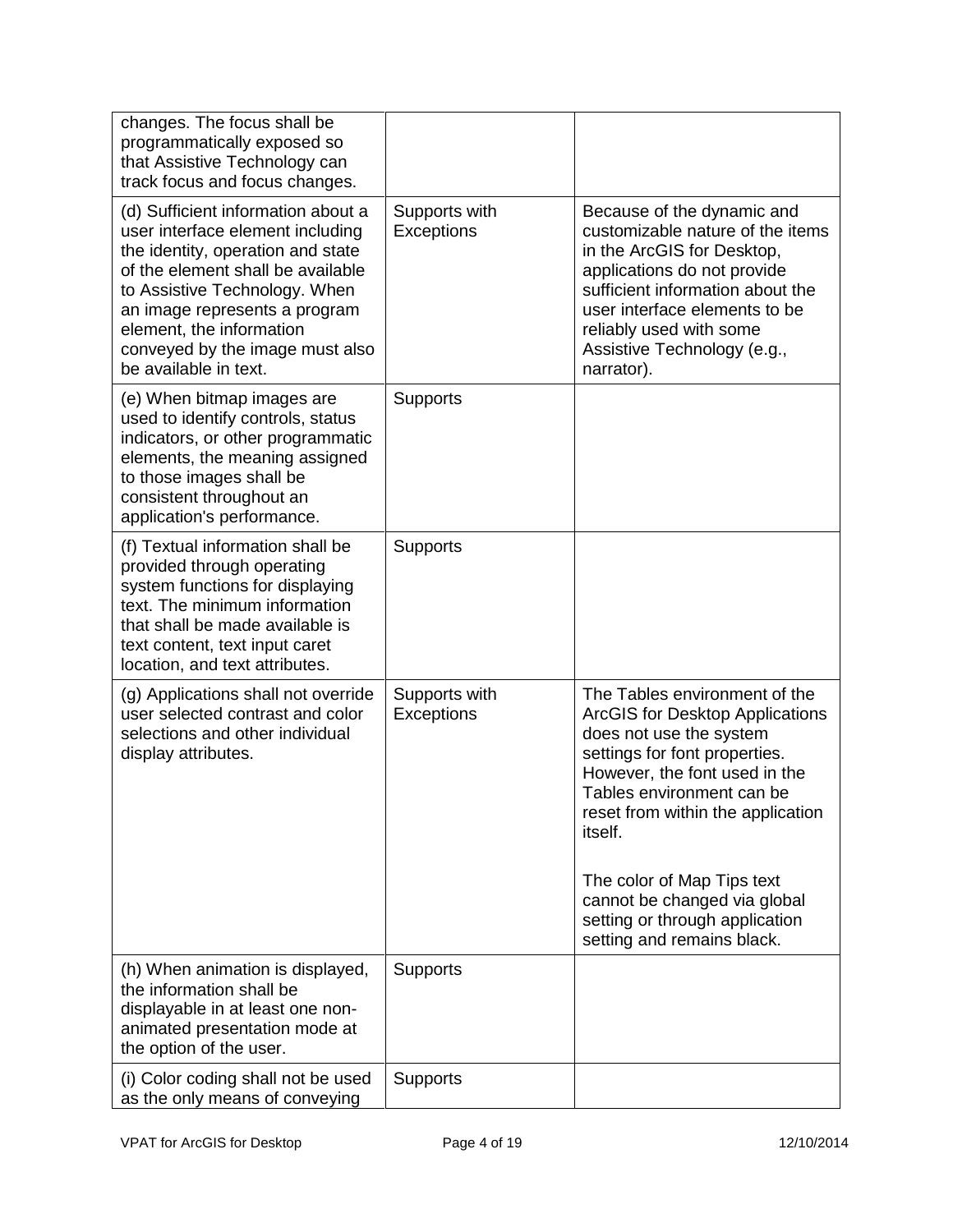| information, indicating an action,<br>prompting a response, or<br>distinguishing a visual element.                                                                                                                                                                  |                 |  |
|---------------------------------------------------------------------------------------------------------------------------------------------------------------------------------------------------------------------------------------------------------------------|-----------------|--|
| (j) When a product permits a user<br>to adjust color and contrast<br>settings, a variety of color<br>selections capable of producing a<br>range of contrast levels shall be<br>provided.                                                                            | <b>Supports</b> |  |
| (k) Software shall not use<br>flashing or blinking text, objects,<br>or other elements having a flash<br>or blink frequency greater than 2<br>Hz and lower than 55 Hz.                                                                                              | <b>Supports</b> |  |
| (I) When electronic forms are<br>used, the form shall allow people<br>using Assistive Technology to<br>access the information, field<br>elements, and functionality<br>required for completion and<br>submission of the form, including<br>all directions and cues. | <b>Supports</b> |  |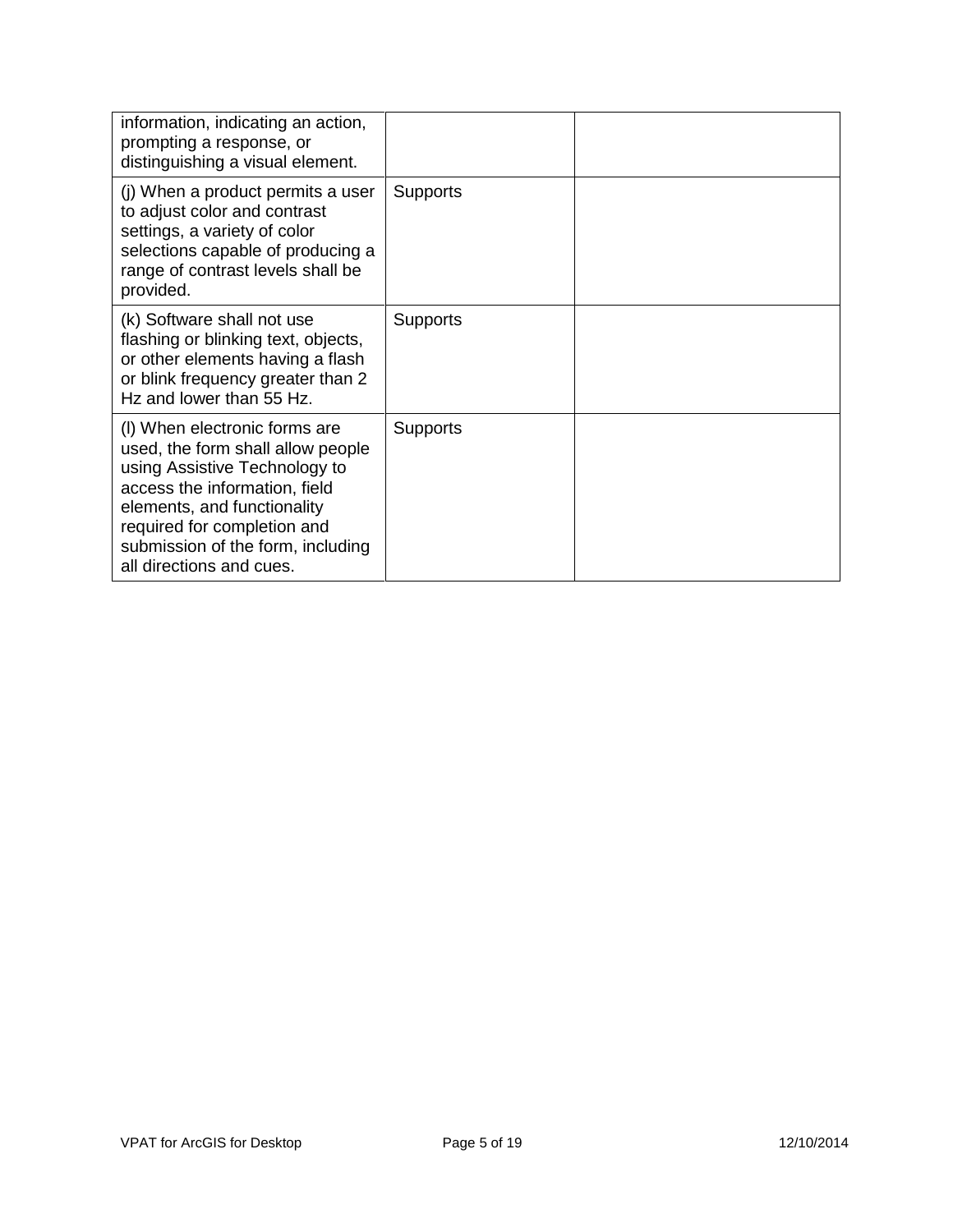| <b>Criteria</b>                                                                                                                                                              | <b>Supporting Features</b> | <b>Remarks and Explanations</b> |
|------------------------------------------------------------------------------------------------------------------------------------------------------------------------------|----------------------------|---------------------------------|
| (a) A text equivalent for every<br>non-text element shall be<br>provided (e.g., via "alt",<br>"longdesc", or in element<br>content).                                         | Not Applicable             |                                 |
| (b) Equivalent alternatives for any<br>multimedia presentation shall be<br>synchronized with the<br>presentation.                                                            | Not Applicable             |                                 |
| (c) Web pages shall be designed<br>so that all information conveyed<br>with color is also available<br>without color, for example from<br>context or markup.                 | Not Applicable             |                                 |
| (d) Documents shall be<br>organized so they are readable<br>without requiring an associated<br>style sheet.                                                                  | Not Applicable             |                                 |
| (e) Redundant text links shall be<br>provided for each active region of<br>a server-side image map.                                                                          | Not Applicable             |                                 |
| (f) Client-side image maps shall<br>be provided instead of server-<br>side image maps except where<br>the regions cannot be defined<br>with an available geometric<br>shape. | Not Applicable             |                                 |
| (g) Row and column headers<br>shall be identified for data tables.                                                                                                           | Not Applicable             |                                 |
| (h) Markup shall be used to<br>associate data cells and header<br>cells for data tables that have two<br>or more logical levels of row or<br>column headers.                 | Not Applicable             |                                 |
| (i) Frames shall be titled with text<br>that facilitates frame identification<br>and navigation.                                                                             | Not Applicable             |                                 |
| (j) Pages shall be designed to<br>avoid causing the screen to<br>flicker with a frequency greater<br>than 2 Hz and lower than 55 Hz.                                         | Not Applicable             |                                 |

*Section 1194.22 Web-based Internet Information and Applications – Detail*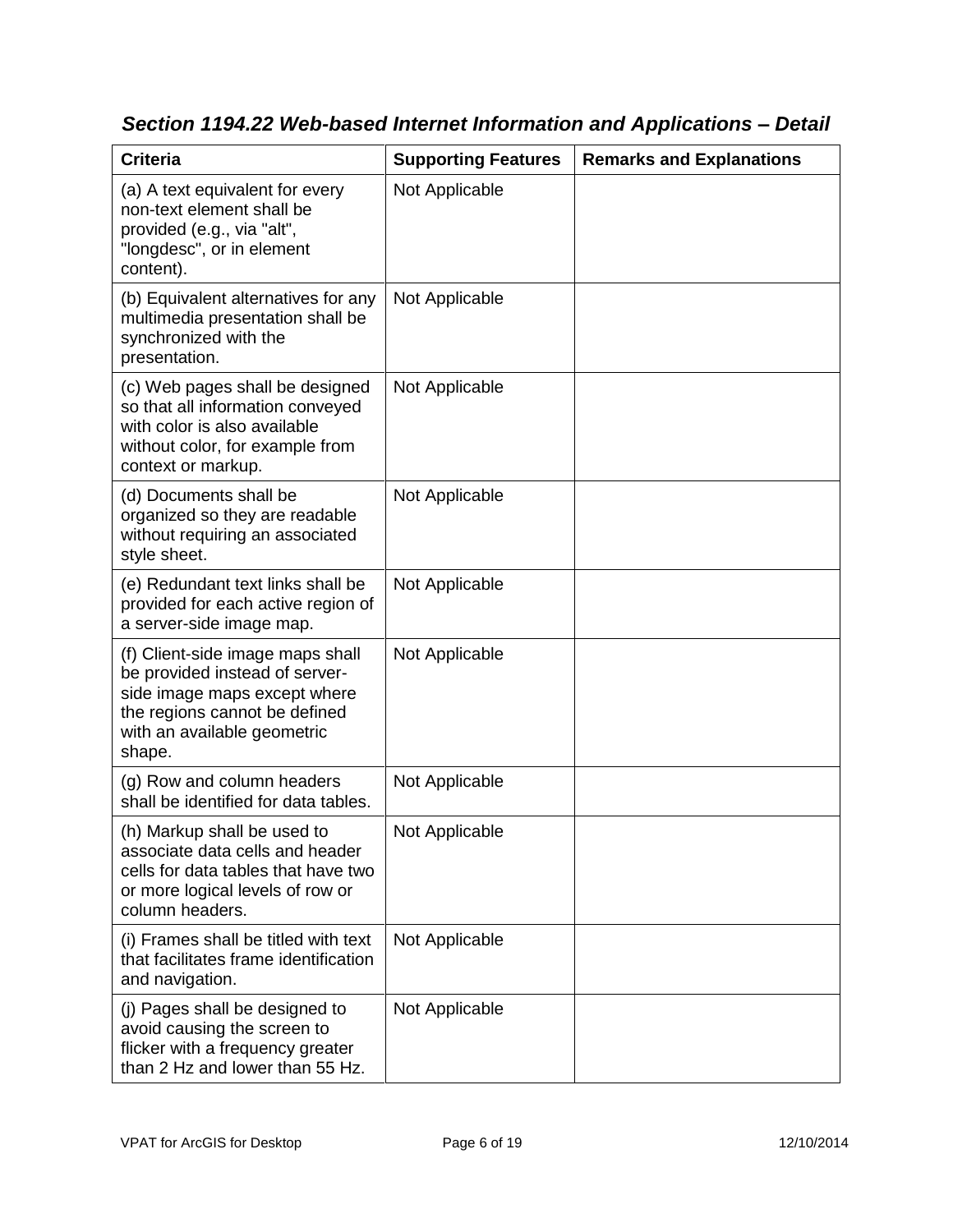| (k) A text-only page, with<br>equivalent information or<br>functionality, shall be provided to<br>make a web site comply with the<br>provisions of this part, when<br>compliance cannot be<br>accomplished in any other way.<br>The content of the text-only page<br>shall be updated whenever the<br>primary page changes. | Not Applicable |  |
|-----------------------------------------------------------------------------------------------------------------------------------------------------------------------------------------------------------------------------------------------------------------------------------------------------------------------------|----------------|--|
| (I) When pages utilize scripting<br>languages to display content, or<br>to create interface elements, the<br>information provided by the script<br>shall be identified with functional<br>text that can be read by Assistive<br>Technology.                                                                                 | Not Applicable |  |
| (m) When a web page requires<br>that an applet, plug-in or other<br>application be present on the<br>client system to interpret page<br>content, the page must provide a<br>link to a plug-in or applet that<br>complies with $§1194.21(a)$<br>through (I).                                                                 | Not Applicable |  |
| (n) When electronic forms are<br>designed to be completed on-<br>line, the form shall allow people<br>using Assistive Technology to<br>access the information, field<br>elements, and functionality<br>required for completion and<br>submission of the form, including<br>all directions and cues.                         | Not Applicable |  |
| (o) A method shall be provided<br>that permits users to skip<br>repetitive navigation links.                                                                                                                                                                                                                                | Not Applicable |  |
| (p) When a timed response is<br>required, the user shall be alerted<br>and given sufficient time to<br>indicate more time is required.                                                                                                                                                                                      | Not Applicable |  |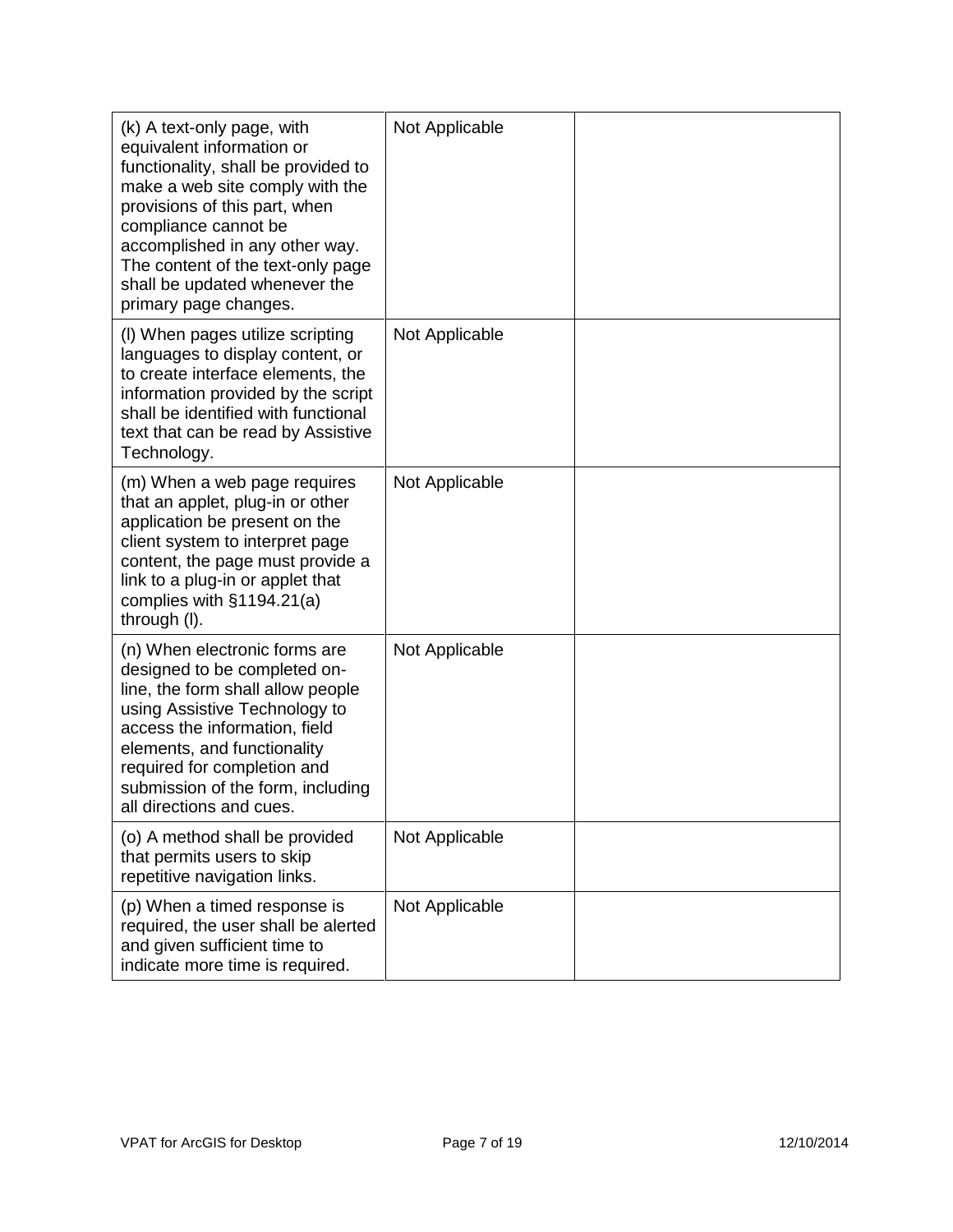| <b>Criteria</b>                                                                                                                                                                                                                                                                                                                                                       | <b>Supporting Features</b> | <b>Remarks and Explanations</b> |
|-----------------------------------------------------------------------------------------------------------------------------------------------------------------------------------------------------------------------------------------------------------------------------------------------------------------------------------------------------------------------|----------------------------|---------------------------------|
| (a) Telecommunications products<br>or systems which provide a<br>function allowing voice<br>communication and which do not<br>themselves provide a TTY<br>functionality shall provide a<br>standard non-acoustic<br>connection point for TTYs.<br>Microphones shall be capable of<br>being turned on and off to allow<br>the user to intermix speech with<br>TTY use. | Not Applicable             |                                 |
| (b) Telecommunications products<br>which include voice<br>communication functionality shall<br>support all commonly used cross-<br>manufacturer non-proprietary<br>standard TTY signal protocols.                                                                                                                                                                     | Not Applicable             |                                 |
| (c) Voice mail, auto-attendant,<br>and interactive voice response<br>telecommunications systems<br>shall be usable by TTY users<br>with their TTYs.                                                                                                                                                                                                                   | Not Applicable             |                                 |
| (d) Voice mail, messaging, auto-<br>attendant, and interactive voice<br>response telecommunications<br>systems that require a response<br>from a user within a time interval,<br>shall give an alert when the time<br>interval is about to run out, and<br>shall provide sufficient time for<br>the user to indicate more time is<br>required.                        | Not Applicable             |                                 |
| (e) Where provided, caller<br>identification and similar<br>telecommunications functions<br>shall also be available for users<br>of TTYs, and for users who<br>cannot see displays.                                                                                                                                                                                   | Not Applicable             |                                 |
| (f) For transmitted voice signals,<br>telecommunications products<br>shall provide a gain adjustable up<br>to a minimum of 20 dB. For<br>incremental volume control, at                                                                                                                                                                                               | Not Applicable             |                                 |

### *Section 1194.23 Telecommunications Products – Detail*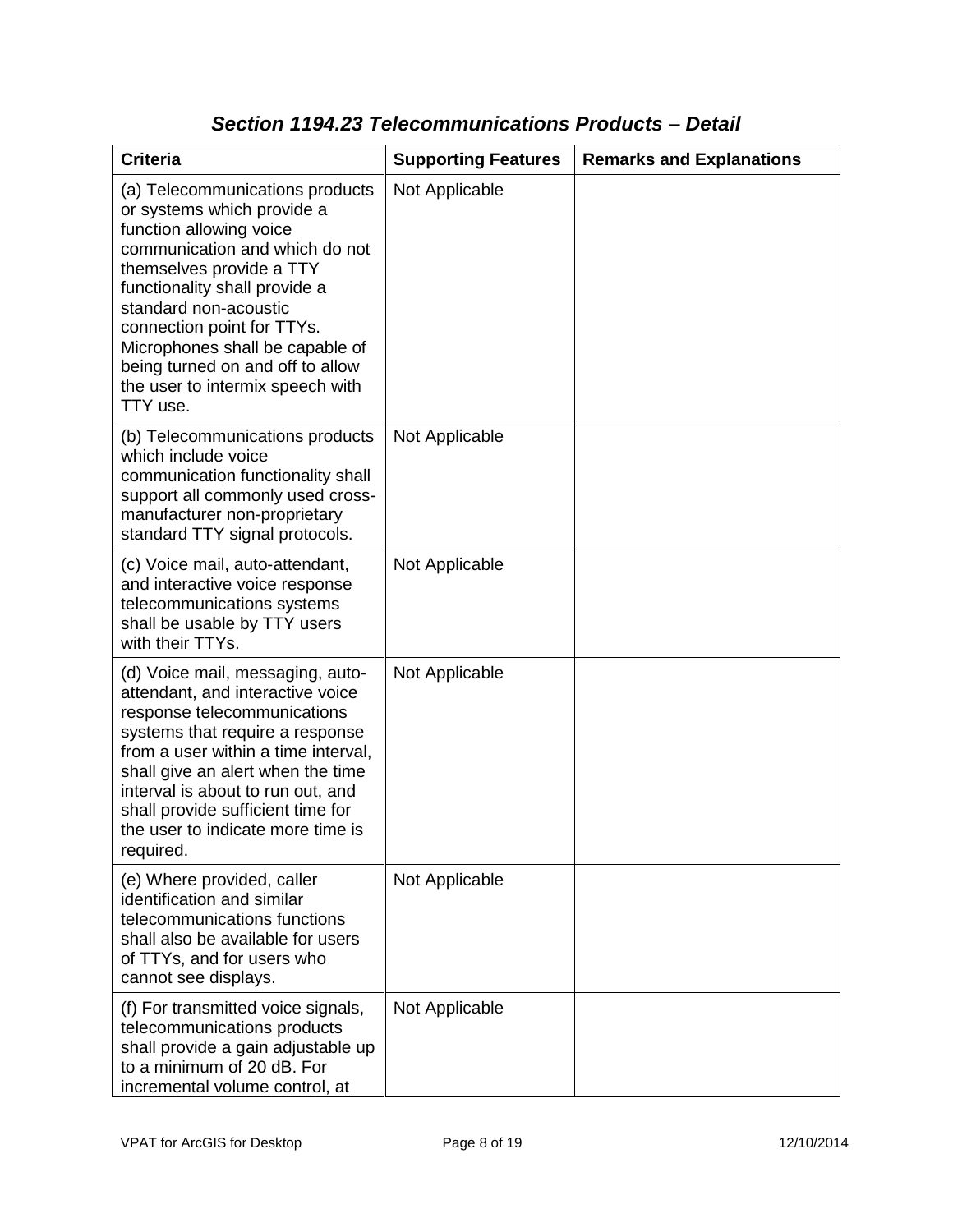| least one intermediate step of 12<br>dB of gain shall be provided.                                                                                                                                                                                                                                                                                                                                                                                                                                                   |                |  |
|----------------------------------------------------------------------------------------------------------------------------------------------------------------------------------------------------------------------------------------------------------------------------------------------------------------------------------------------------------------------------------------------------------------------------------------------------------------------------------------------------------------------|----------------|--|
| (g) If the telecommunications<br>product allows a user to adjust<br>the receive volume, a function<br>shall be provided to automatically<br>reset the volume to the default<br>level after every use.                                                                                                                                                                                                                                                                                                                | Not Applicable |  |
| (h) Where a telecommunications<br>product delivers output by an<br>audio transducer which is<br>normally held up to the ear, a<br>means for effective magnetic<br>wireless coupling to hearing<br>technologies shall be provided.                                                                                                                                                                                                                                                                                    | Not Applicable |  |
| (i) Interference to hearing<br>technologies (including hearing<br>aids, cochlear implants, and<br>assistive listening devices) shall<br>be reduced to the lowest possible<br>level that allows a user of hearing<br>technologies to utilize the<br>telecommunications product.                                                                                                                                                                                                                                       | Not Applicable |  |
| (i) Products that transmit or<br>conduct information or<br>communication, shall pass<br>through cross-manufacturer, non-<br>proprietary, industry-standard<br>codes, translation protocols,<br>formats or other information<br>necessary to provide the<br>information or communication in<br>a usable format. Technologies<br>which use encoding, signal<br>compression, format<br>transformation, or similar<br>techniques shall not remove<br>information needed for access or<br>shall restore it upon delivery. | Not Applicable |  |
| (k)(1) Products which have<br>mechanically operated controls<br>or keys shall comply with the<br>following: Controls and Keys<br>shall be tactilely discernible<br>without activating the controls or<br>keys.                                                                                                                                                                                                                                                                                                       | Not Applicable |  |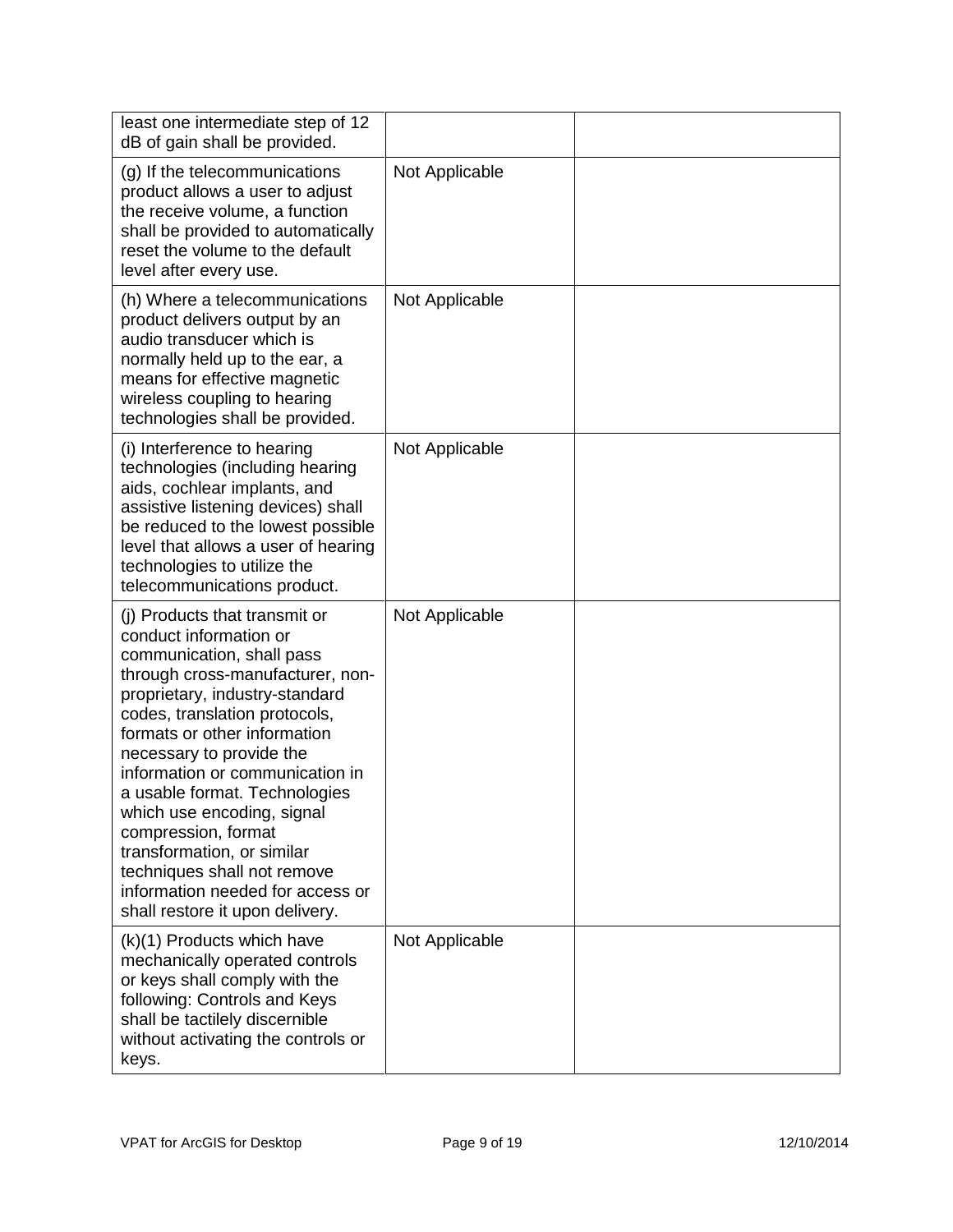| $(k)(2)$ Products which have<br>mechanically operated controls<br>or keys shall comply with the<br>following: Controls and Keys<br>shall be operable with one hand<br>and shall not require tight<br>grasping, pinching, twisting of the<br>wrist. The force required to<br>activate controls and keys shall<br>be 5 lbs. (22.2N) maximum. |                |  |
|--------------------------------------------------------------------------------------------------------------------------------------------------------------------------------------------------------------------------------------------------------------------------------------------------------------------------------------------|----------------|--|
| (k)(3) Products which have<br>mechanically operated controls<br>or keys shall comply with the<br>following: If key repeat is<br>supported, the delay before<br>repeat shall be adjustable to at<br>least 2 seconds. Key repeat rate<br>shall be adjustable to 2 seconds<br>per character.                                                  | Not Applicable |  |
| $(k)(4)$ Products which have<br>mechanically operated controls<br>or keys shall comply with the<br>following: The status of all locking<br>or toggle controls or keys shall be<br>visually discernible, and<br>discernible either through touch<br>or sound.                                                                               | Not Applicable |  |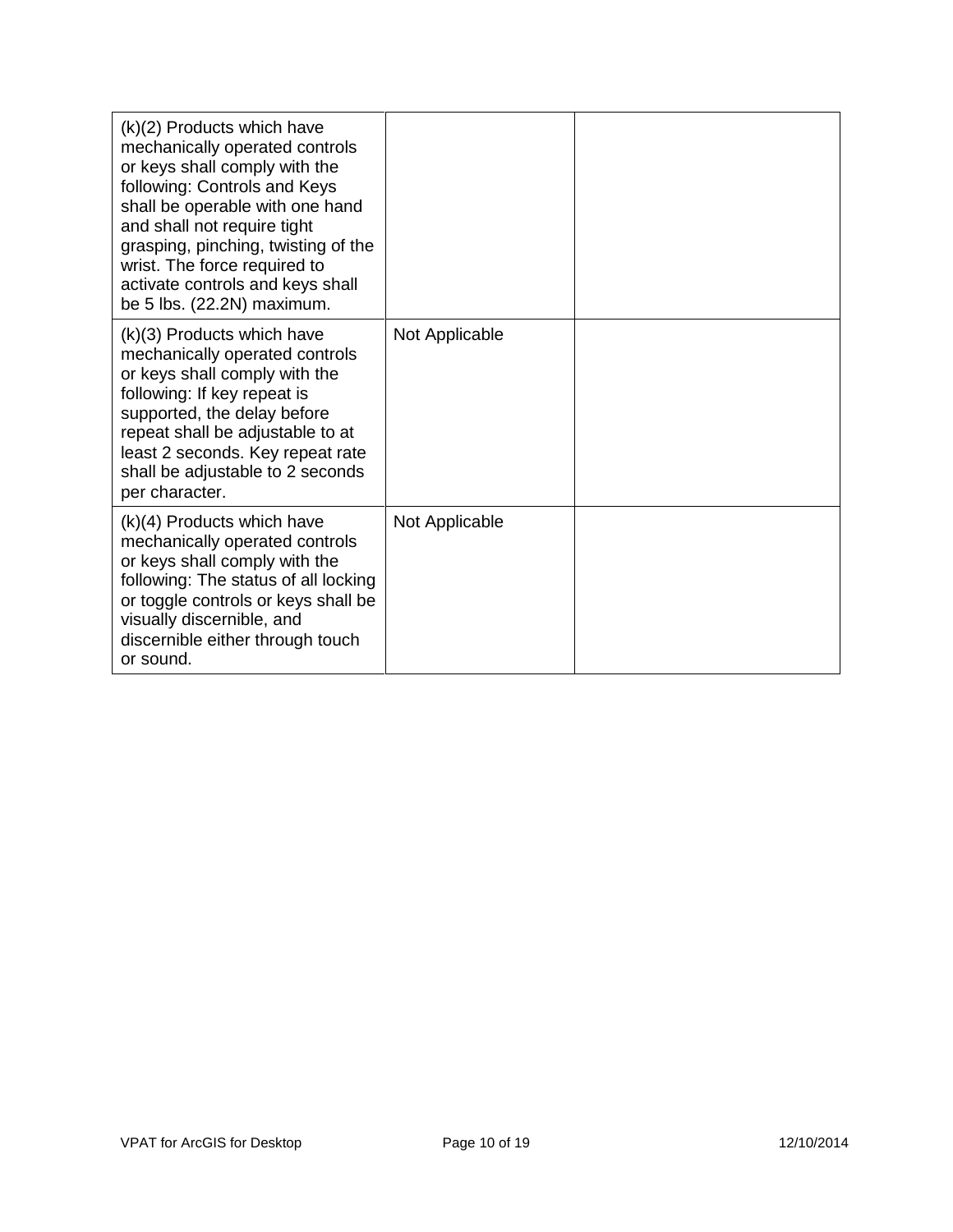| <b>Criteria</b>                                                                                                                                                                                                                                                                                                                                                                                                                                                                                                                                                                                                                                                                                                                                                                                                                                                                                                                                                           | <b>Supporting Features</b> | <b>Remarks and Explanations</b> |
|---------------------------------------------------------------------------------------------------------------------------------------------------------------------------------------------------------------------------------------------------------------------------------------------------------------------------------------------------------------------------------------------------------------------------------------------------------------------------------------------------------------------------------------------------------------------------------------------------------------------------------------------------------------------------------------------------------------------------------------------------------------------------------------------------------------------------------------------------------------------------------------------------------------------------------------------------------------------------|----------------------------|---------------------------------|
| a) All analog television displays<br>13 inches and larger, and<br>computer equipment that<br>includes analog television<br>receiver or display circuitry, shall<br>be equipped with caption<br>decoder circuitry which<br>appropriately receives, decodes,<br>and displays closed captions<br>from broadcast, cable, videotape,<br>and DVD signals. As soon as<br>practicable, but not later than<br>July 1, 2002, widescreen digital<br>television (DTV) displays<br>measuring at least 7.8 inches<br>vertically, DTV sets with<br>conventional displays measuring<br>at least 13 inches vertically, and<br>stand-alone DTV tuners, whether<br>or not they are marketed with<br>display screens, and computer<br>equipment that includes DTV<br>receiver or display circuitry, shall<br>be equipped with caption<br>decoder circuitry which<br>appropriately receives, decodes,<br>and displays closed captions<br>from broadcast, cable, videotape,<br>and DVD signals. | Not Applicable             |                                 |
| (b) Television tuners, including<br>tuner cards for use in computers,<br>shall be equipped with secondary<br>audio program playback circuitry.                                                                                                                                                                                                                                                                                                                                                                                                                                                                                                                                                                                                                                                                                                                                                                                                                            | Not Applicable             |                                 |
| (c) All training and informational<br>video and multimedia productions<br>which support the agency's<br>mission, regardless of format,<br>that contain speech or other<br>audio information necessary for<br>the comprehension of the<br>content, shall be open or closed<br>captioned.                                                                                                                                                                                                                                                                                                                                                                                                                                                                                                                                                                                                                                                                                   | Not Applicable             |                                 |
| (d) All training and informational<br>video and multimedia productions<br>which support the agency's<br>mission, regardless of format,                                                                                                                                                                                                                                                                                                                                                                                                                                                                                                                                                                                                                                                                                                                                                                                                                                    | Not Applicable             |                                 |

### *Section 1194.24 Video and Multi-media Products – Detail*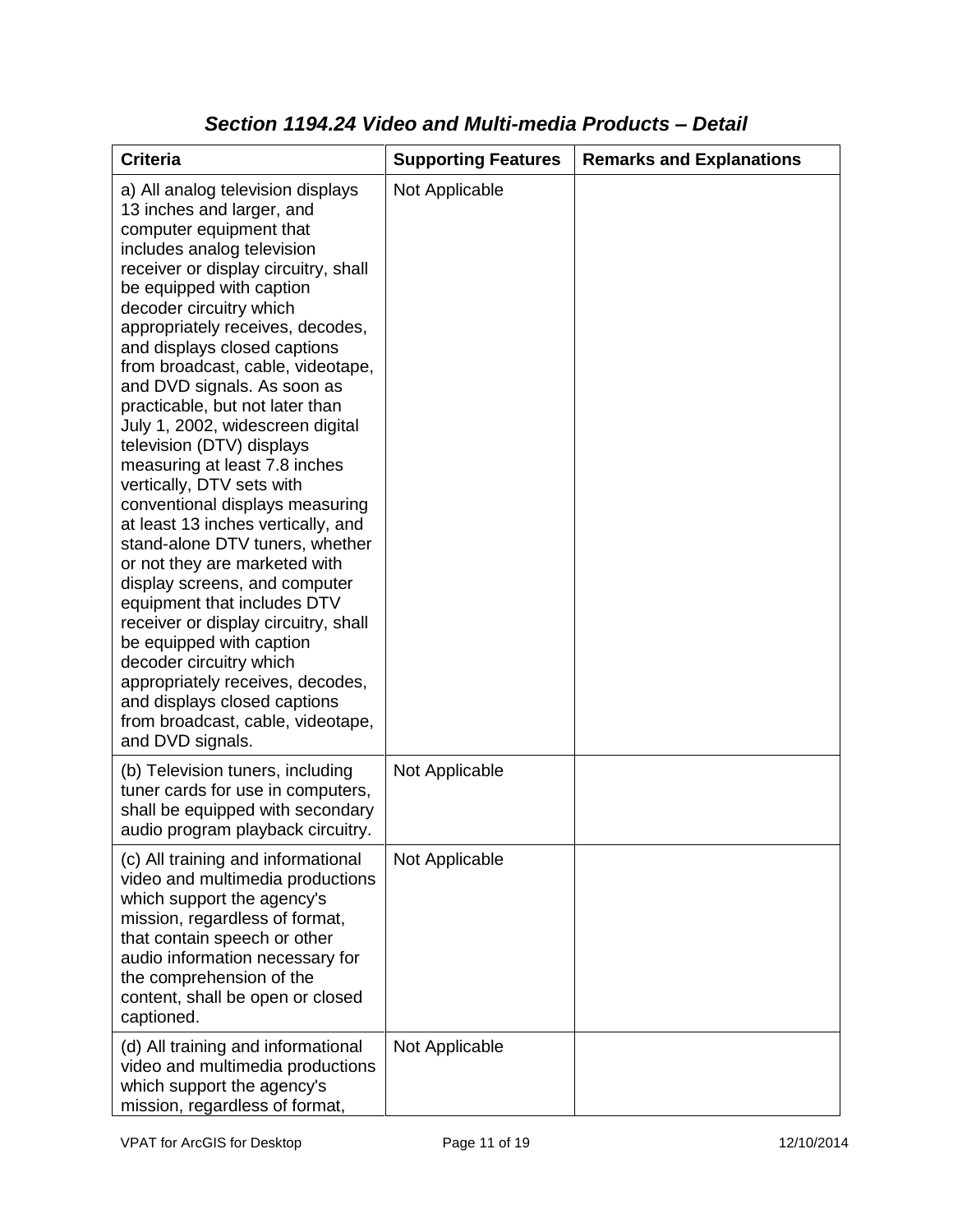| that contain visual information<br>necessary for the comprehension<br>of the content, shall be audio<br>described.                    |                |  |
|---------------------------------------------------------------------------------------------------------------------------------------|----------------|--|
| (e) Display or presentation of<br>alternate text presentation or<br>audio descriptions shall be user-<br>selectable unless permanent. | Not Applicable |  |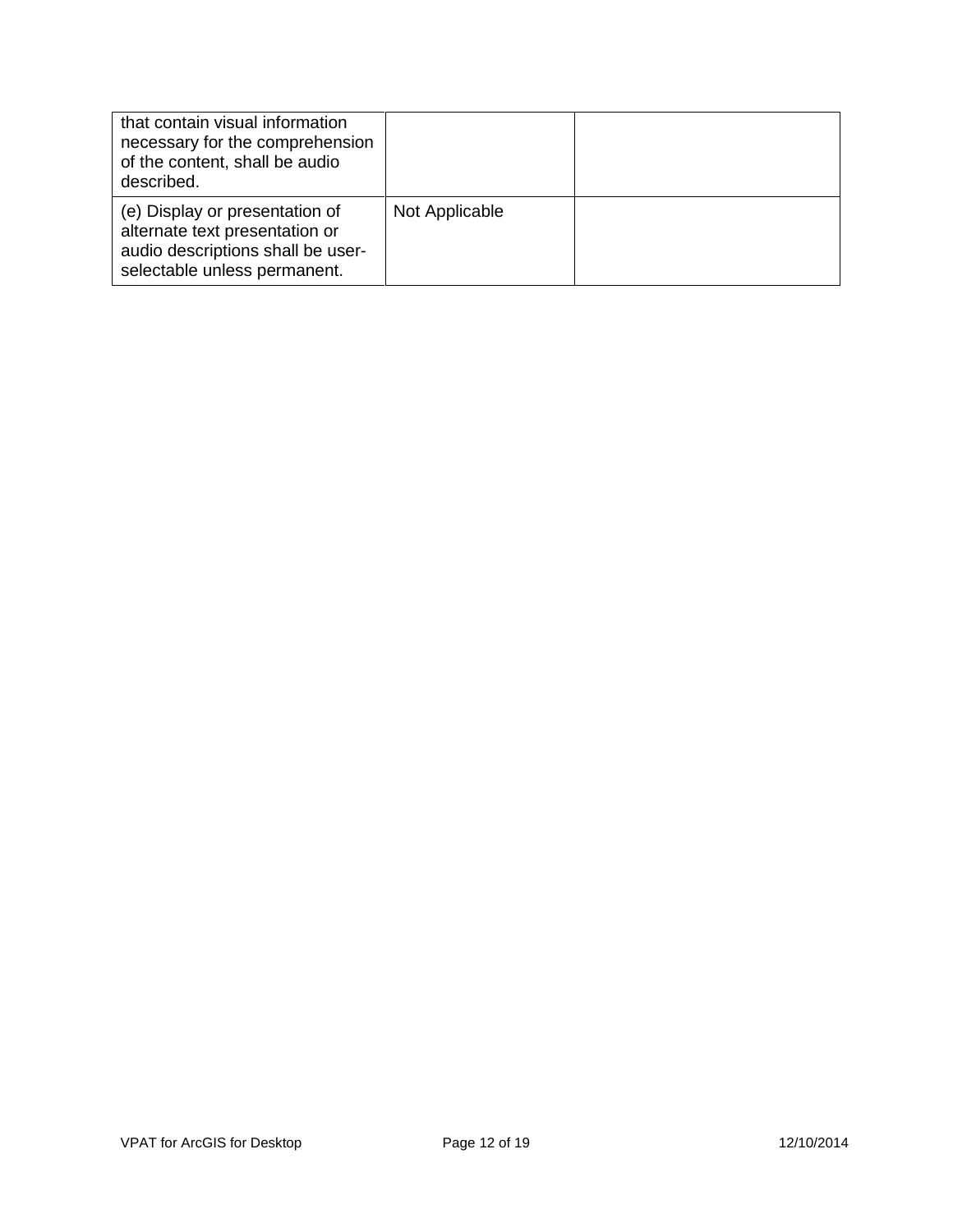## *Section 1194.25 Self-Contained, Closed Products – Detail*

| <b>Criteria</b>                                                                                                                                                                                                                                                                                                                                                                   | <b>Supporting Features</b> | <b>Remarks and Explanations</b> |
|-----------------------------------------------------------------------------------------------------------------------------------------------------------------------------------------------------------------------------------------------------------------------------------------------------------------------------------------------------------------------------------|----------------------------|---------------------------------|
| (a) Self contained products shall<br>be usable by people with<br>disabilities without requiring an<br>end-user to attach Assistive<br>Technology to the product.<br>Personal headsets for private<br>listening are not Assistive<br>Technology.                                                                                                                                   | Not Applicable             |                                 |
| (b) When a timed response is<br>required, the user shall be alerted<br>and given sufficient time to<br>indicate more time is required.                                                                                                                                                                                                                                            | Not Applicable             |                                 |
| (c) Where a product utilizes<br>touchscreens or contact-sensitive<br>controls, an input method shall<br>be provided that complies with<br>§1194.23 (k) (1) through (4).                                                                                                                                                                                                           | Not Applicable             |                                 |
| (d) When biometric forms of user<br>identification or control are used,<br>an alternative form of<br>identification or activation, which<br>does not require the user to<br>possess particular biological<br>characteristics, shall also be<br>provided.                                                                                                                          | Not Applicable             |                                 |
| (e) When products provide<br>auditory output, the audio signal<br>shall be provided at a standard<br>signal level through an industry<br>standard connector that will allow<br>for private listening. The product<br>must provide the ability to<br>interrupt, pause, and restart the<br>audio at any time.                                                                       | Not Applicable             |                                 |
| (f) When products deliver voice<br>output in a public area,<br>incremental volume control shall<br>be provided with output<br>amplification up to a level of at<br>least 65 dB. Where the ambient<br>noise level of the environment is<br>above 45 dB, a volume gain of at<br>least 20 dB above the ambient<br>level shall be user selectable. A<br>function shall be provided to | Not Applicable             |                                 |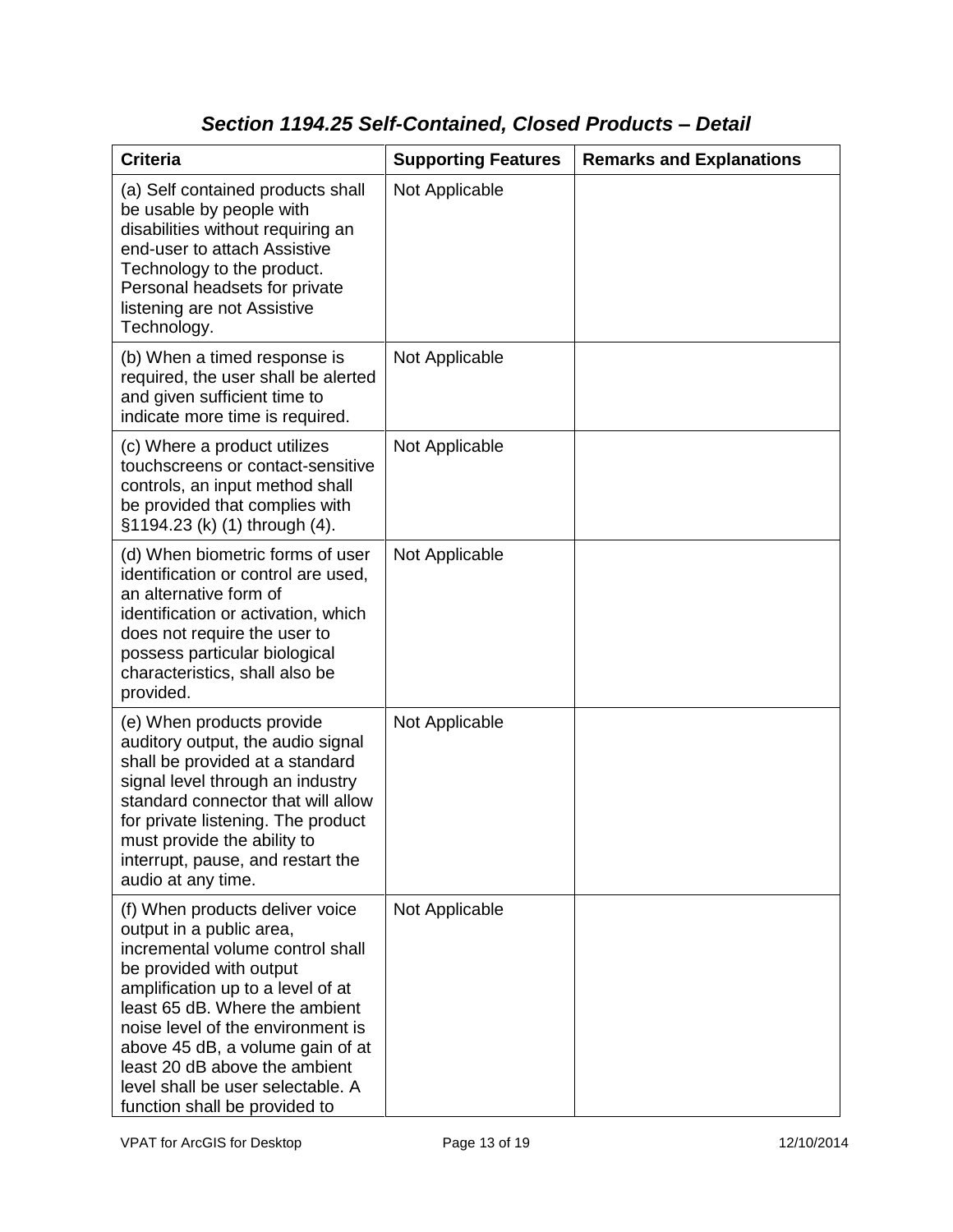| automatically reset the volume to<br>the default level after every use.                                                                                                                                                                                                                                                                                                                                                                                                                                                                                                           |                |  |
|-----------------------------------------------------------------------------------------------------------------------------------------------------------------------------------------------------------------------------------------------------------------------------------------------------------------------------------------------------------------------------------------------------------------------------------------------------------------------------------------------------------------------------------------------------------------------------------|----------------|--|
| (g) Color coding shall not be<br>used as the only means of<br>conveying information, indicating<br>an action, prompting a response,<br>or distinguishing a visual<br>element.                                                                                                                                                                                                                                                                                                                                                                                                     | Not Applicable |  |
| (h) When a product permits a<br>user to adjust color and contrast<br>settings, a range of color<br>selections capable of producing a<br>variety of contrast levels shall be<br>provided.                                                                                                                                                                                                                                                                                                                                                                                          | Not Applicable |  |
| (i) Products shall be designed to<br>avoid causing the screen to<br>flicker with a frequency greater<br>than 2 Hz and lower than 55 Hz.                                                                                                                                                                                                                                                                                                                                                                                                                                           | Not Applicable |  |
| (j) (1) Products which are<br>freestanding, non-portable, and<br>intended to be used in one<br>location and which have operable<br>controls shall comply with the<br>following: The position of any<br>operable control shall be<br>determined with respect to a<br>vertical plane, which is 48 inches<br>in length, centered on the<br>operable control, and at the<br>maximum protrusion of the<br>product within the 48 inch length<br>on products which are<br>freestanding, non-portable, and<br>intended to be used in one<br>location and which have operable<br>controls. | Not Applicable |  |
| $(j)(2)$ Products which are<br>freestanding, non-portable, and<br>intended to be used in one<br>location and which have operable<br>controls shall comply with the<br>following: Where any operable<br>control is 10 inches or less<br>behind the reference plane, the<br>height shall be 54 inches<br>maximum and 15 inches<br>minimum above the floor.                                                                                                                                                                                                                          | Not Applicable |  |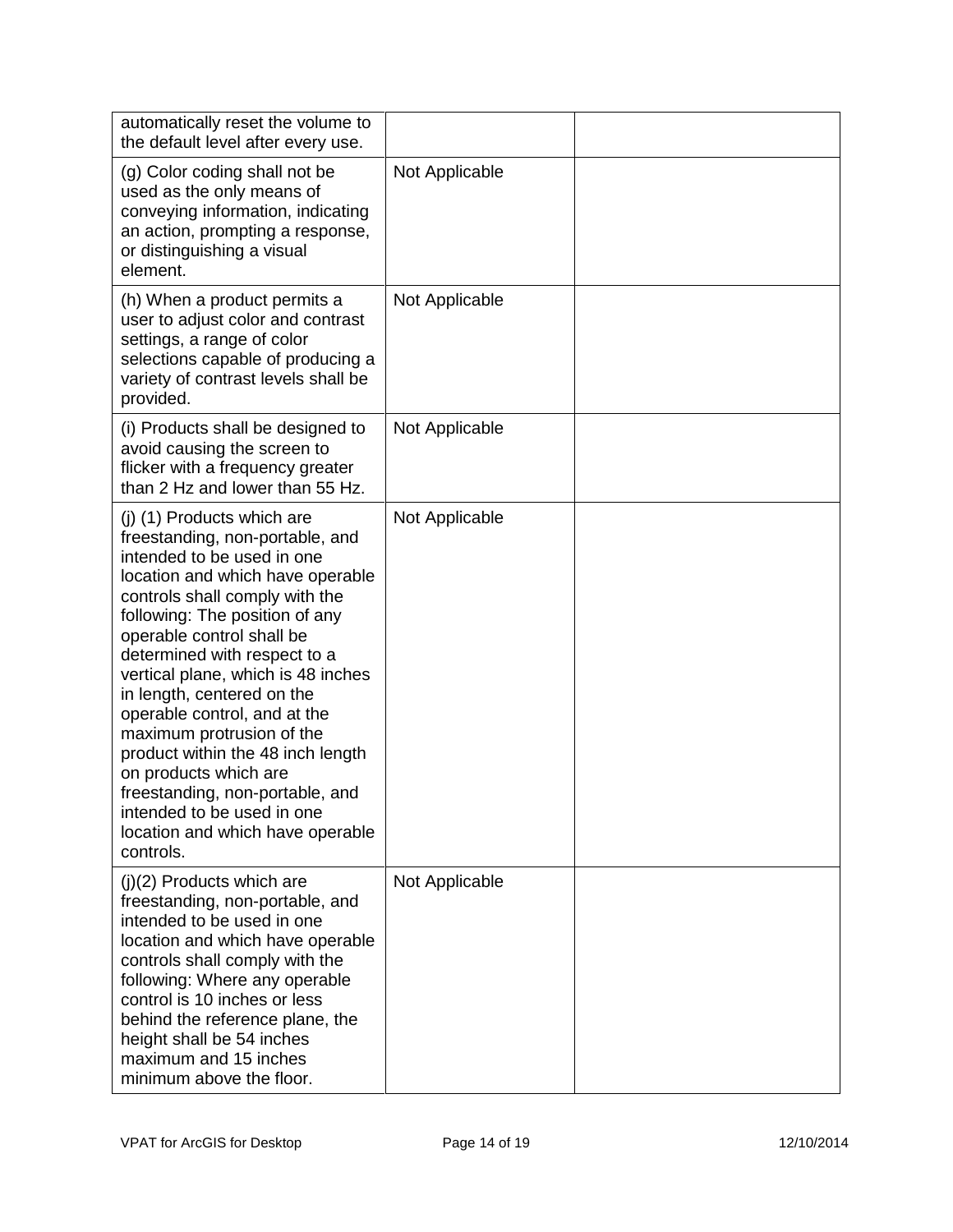| $(i)(3)$ Products which are<br>freestanding, non-portable, and<br>intended to be used in one<br>location and which have operable<br>controls shall comply with the<br>following: Where any operable<br>control is more than 10 inches<br>and not more than 24 inches<br>behind the reference plane, the<br>height shall be 46 inches<br>maximum and 15 inches<br>minimum above the floor. | Not Applicable |  |
|-------------------------------------------------------------------------------------------------------------------------------------------------------------------------------------------------------------------------------------------------------------------------------------------------------------------------------------------------------------------------------------------|----------------|--|
| $(i)(4)$ Products which are<br>freestanding, non-portable, and<br>intended to be used in one<br>location and which have operable<br>controls shall comply with the<br>following: Operable controls shall<br>not be more than 24 inches<br>behind the reference plane.                                                                                                                     | Not Applicable |  |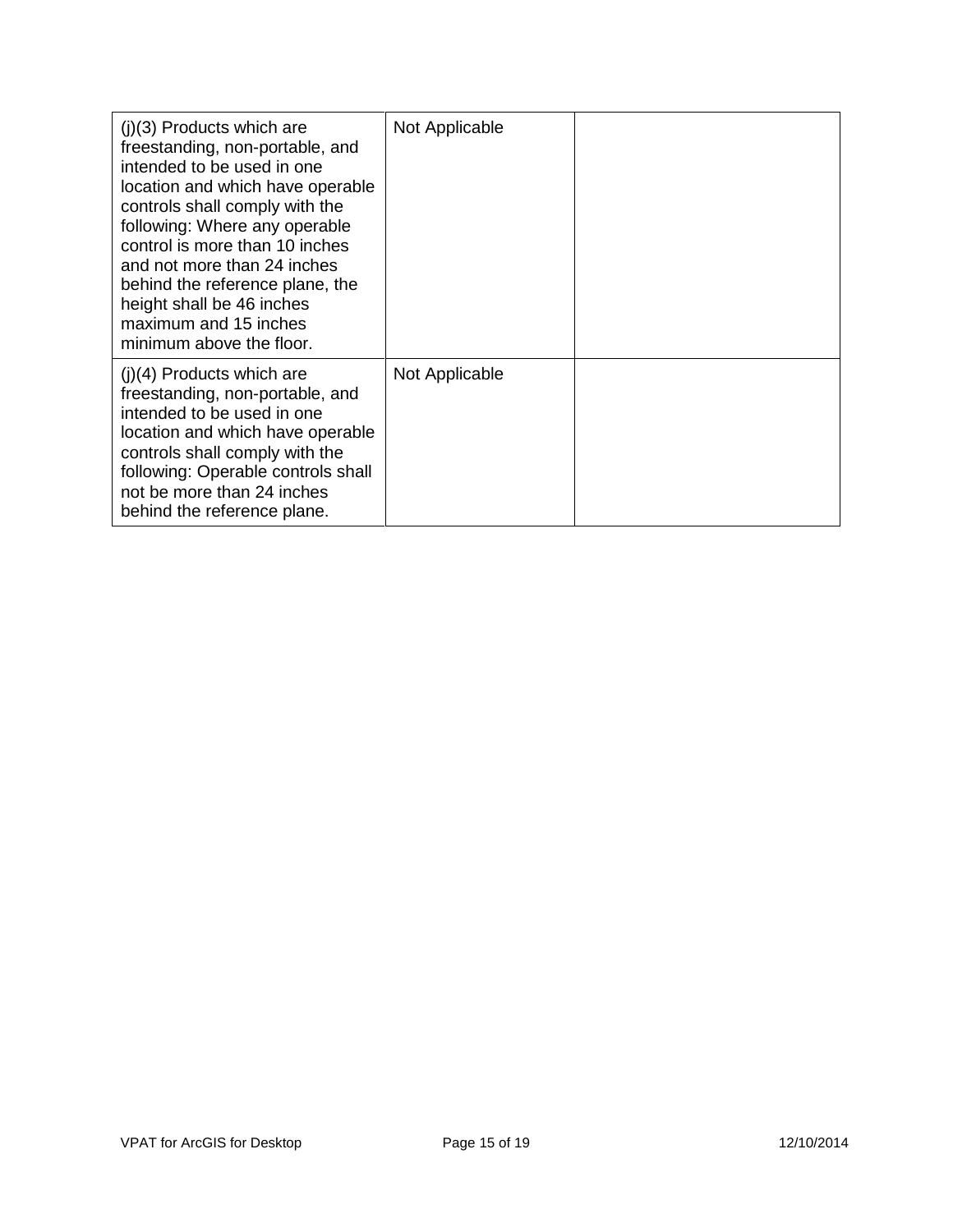| <b>Criteria</b>                                                                                                                                                                                                                                          | <b>Supporting Features</b> | <b>Remarks and Explanations</b> |
|----------------------------------------------------------------------------------------------------------------------------------------------------------------------------------------------------------------------------------------------------------|----------------------------|---------------------------------|
| (a) All mechanically operated<br>controls and keys shall comply<br>with §1194.23 (k) (1) through (4).                                                                                                                                                    | Not Applicable             |                                 |
| (b) If a product utilizes<br>touchscreens or touch-operated<br>controls, an input method shall<br>be provided that complies with<br>§1194.23 (k) (1) through (4).                                                                                        | Not Applicable             |                                 |
| (c) When biometric forms of user<br>identification or control are used,<br>an alternative form of<br>identification or activation, which<br>does not require the user to<br>possess particular biological<br>characteristics, shall also be<br>provided. | Not Applicable             |                                 |
| (d) Where provided, at least one<br>of each type of expansion slots,<br>ports and connectors shall<br>comply with publicly available<br>industry standards.                                                                                              | Not Applicable             |                                 |

## *Section 1194.26 Desktop and Portable Computers – Detail*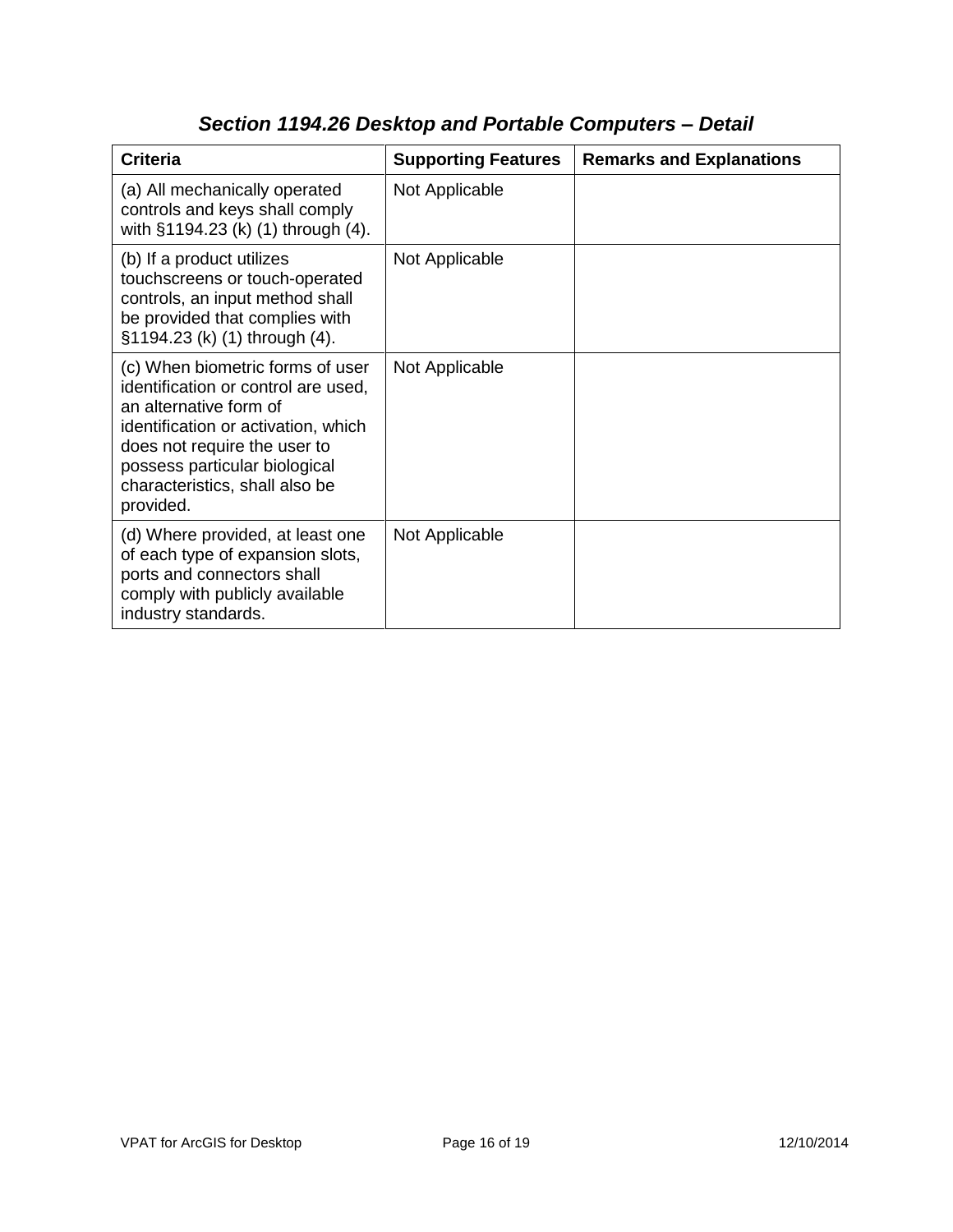| <b>Criteria</b>                                                                                                                                                                                                                                                                                                                        | <b>Supporting Features</b>                                           | <b>Remarks and Explanations</b>                                                                                                                                                                                                                                   |
|----------------------------------------------------------------------------------------------------------------------------------------------------------------------------------------------------------------------------------------------------------------------------------------------------------------------------------------|----------------------------------------------------------------------|-------------------------------------------------------------------------------------------------------------------------------------------------------------------------------------------------------------------------------------------------------------------|
| (a) At least one mode of<br>operation and information<br>retrieval that does not require<br>user vision shall be provided, or<br>support for Assistive Technology<br>used by people who are blind or<br>visually impaired shall be<br>provided.                                                                                        | Supports when<br>combined with<br>compatible Assistive<br>Technology | ArcGIS for Desktop may be<br>used with Assistive Technology,<br>however, some aspects of a<br>geographic information system<br>(GIS) or a digital map are<br>inherently visual/graphical and<br>cannot be adequately<br>represented with Assistive<br>Technology. |
| (b) At least one mode of<br>operation and information<br>retrieval that does not require<br>visual acuity greater than 20/70<br>shall be provided in audio and<br>enlarged print output working<br>together or independently, or<br>support for Assistive Technology<br>used by people who are visually<br>impaired shall be provided. | Supports when<br>combined with<br>compatible Assistive<br>Technology | ArcGIS for Desktop may be<br>used with Assistive Technology,<br>however, some aspects of a<br>geographic information system<br>(GIS) or a digital map are<br>inherently visual/graphical and<br>cannot be adequately<br>represented with Assistive<br>Technology. |
| (c) At least one mode of<br>operation and information<br>retrieval that does not require<br>user hearing shall be provided, or<br>support for Assistive Technology<br>used by people who are deaf or<br>hard of hearing shall be provided.                                                                                             | <b>Supports</b>                                                      | There is no reliance on hearing<br>to operate.                                                                                                                                                                                                                    |
| (d) Where audio information is<br>important for the use of a<br>product, at least one mode of<br>operation and information<br>retrieval shall be provided in an<br>enhanced auditory fashion, or<br>support for assistive hearing<br>devices shall be provided.                                                                        | Not Applicable                                                       | There is no reliance on hearing<br>to operate.                                                                                                                                                                                                                    |
| (e) At least one mode of<br>operation and information<br>retrieval that does not require<br>user speech shall be provided, or<br>support for Assistive Technology<br>used by people with disabilities<br>shall be provided.                                                                                                            | Supports                                                             | There is no reliance on speech<br>to operate.                                                                                                                                                                                                                     |
| (f) At least one mode of operation<br>and information retrieval that<br>does not require fine motor<br>control or simultaneous actions                                                                                                                                                                                                 | <b>Supports</b>                                                      | Operation and information<br>retrieval is dependent on<br>operating system settings and<br>configurations. The software                                                                                                                                           |

*Section 1194.31 Functional Performance Criteria – Detail*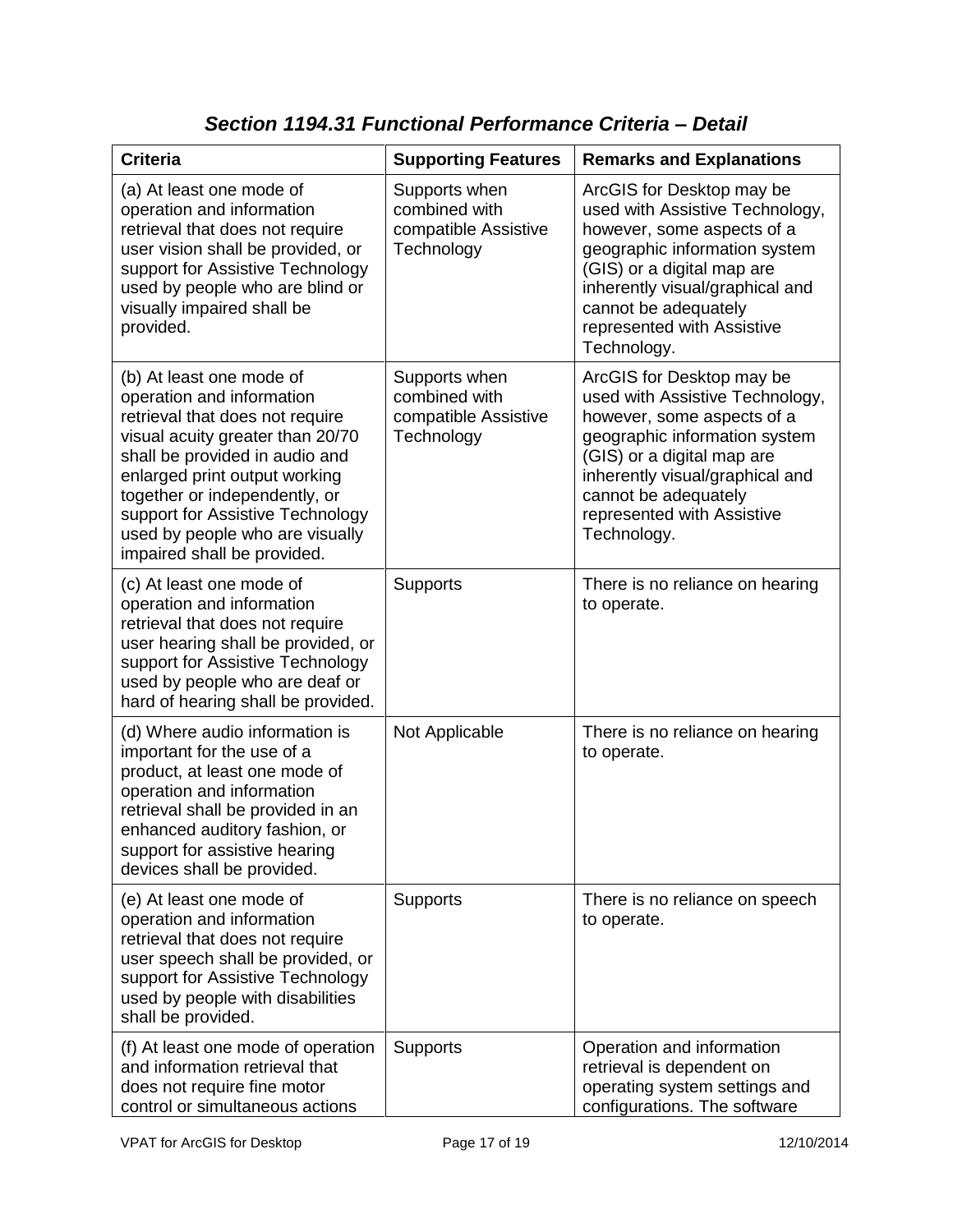| and that is operable with limited | supports operating systems and    |
|-----------------------------------|-----------------------------------|
| reach and strength shall be       | configurations designed to assist |
| provided.                         | users with accessibility.         |